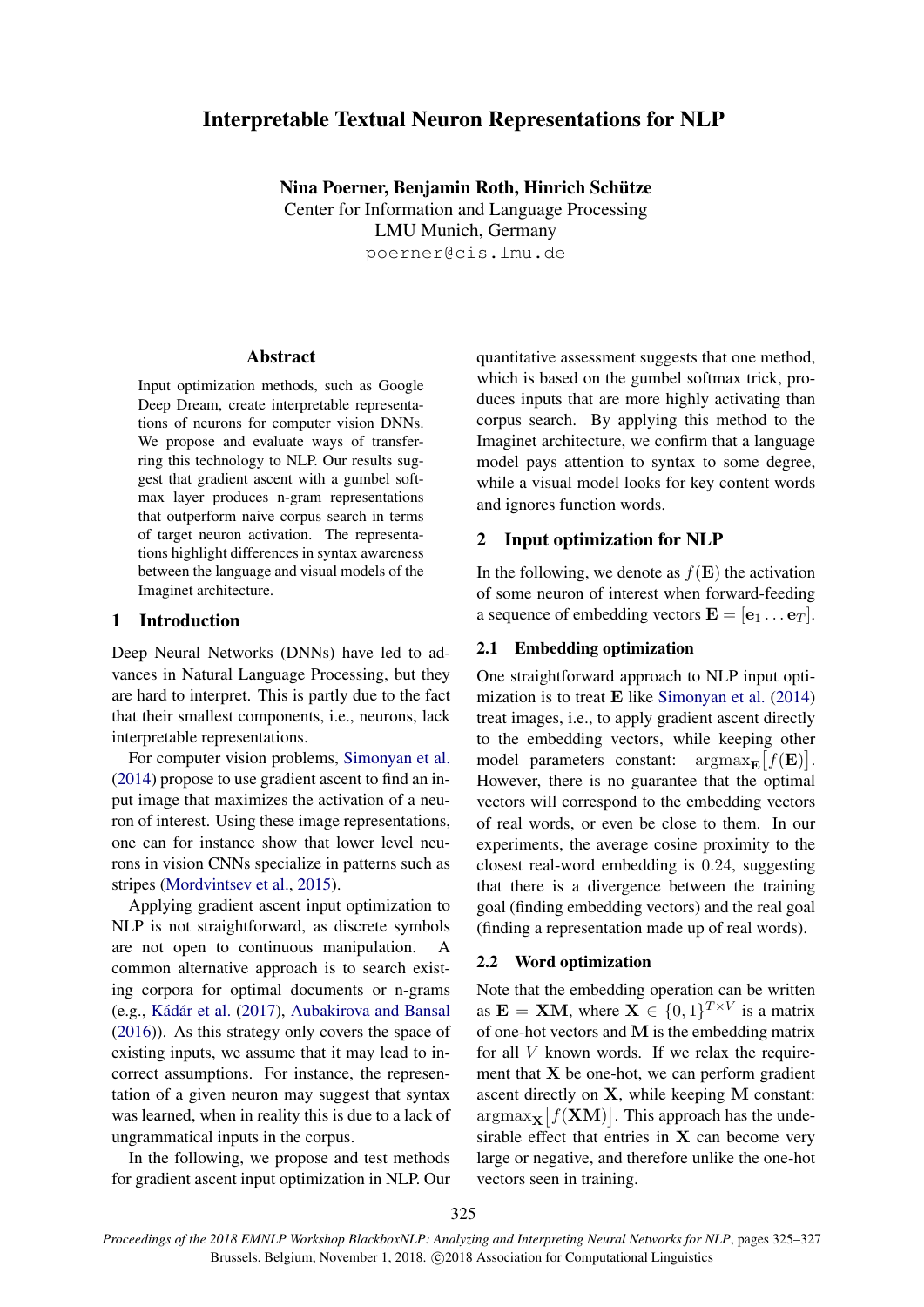To enforce positive vectors that sum to one, we can use the softmax function across the vocabulary axis:  $\mathrm{argmax}_{\mathbf{X}} [f(\mathbf{P}^{\text{smx}} \mathbf{M})],$  where  $\mathbf{p}^{\text{smx}}_t =$ softmax( $\mathbf{x}_t$ ). However, this input can still be unlike the inputs seen during training, as the optimal distribution may be smooth.

To remedy this situation, we use the gumbel softmax trick [\(Jang et al.](#page-2-4) [\(2017\)](#page-2-4), [Maddison et al.](#page-2-5) [\(2017\)](#page-2-5)):  $\mathrm{argmax}_{\mathbf{X}} [f(\mathbf{P}^{\text{gbl}} \mathbf{M})]$ , where

$$
\mathbf{p}_t^{\text{gbl}} = \text{softmax}\big[\tau^{-1} (\log(\mathbf{p}_t^{\text{smx}}) + \mathbf{g}_t)\big]
$$

and  $g_{t,v} \sim -\log(-\log(U(0, 1)))$ . By slowly annealing  $\tau$ , we are able to transition from a uniform probability distribution to a "spiky" one where probability mass is concentrated on few words.

### 3 Experiment

### 3.1 Model

We re-implement the Imaginet architecture from Kádár et al. [\(2017\)](#page-2-2). It consists of a joint word embedding layer (embedding size 1024) and two separate unidirectional GRUs (hidden size 1024 each). One GRU serves as a language model, while the other predicts visual features of a scene described in the input sentence. The model is trained on 566435 MSCOCO captions with visual features taken from [Chrupała et al.](#page-2-6)  $(2017)^1$  $(2017)^1$  $(2017)^1$ .



Figure 1: Activation after input optimization for randomly selected projection layer neurons. crp: corpus search; emb: embedding opt.; logit: word opt. w/o softmax; smx: word opt. w/ softmax; gbl: word opt. w/ gumbel softmax.

#### 3.2 Quantitative evaluation

We evaluate the input optimization methods by the activation that they achieve in 160 randomly chosen neurons of the language and visual model projection layers. For embedding optimization, representations are derived by finding the nearest realword neighbor of the optimized embeddings in the embedding space. For word optimization, we take the argmax over the vocabulary dimension of  $X$ .

We find that while representations from embedding, logit and softmax optimization are not competitive, the gumbel softmax trick outperforms the corpus search strategy in terms of target neuron activation.

### 3.3 Qualitative observations

Table [1](#page-1-1) shows optimal 5-grams for some neurons.

We observe that, contrary to what corpus search suggests, optimal inputs for the visual model rarely contain function words, i.e., the model seems to ignore them. Optimal inputs for the language model sometimes display grammatically correct structures with function words directly before the predicted word (e.g., "stare to their [left]", "under an [umbrella]", see Table [1\)](#page-1-1). This suggests that the language model pays attention to function words and has indeed learned some syntax, as sug-gested by Kádár et al. [\(2017\)](#page-2-2).

| method                                                         | optimal 5-gram                               | target neuron activation                   |       |
|----------------------------------------------------------------|----------------------------------------------|--------------------------------------------|-------|
| crp                                                            | pizza a sandwich and appetizers              |                                            | 48.44 |
| gbl                                                            |                                              | fangs calzone raspberries sandwhich pizzas |       |
| 315th neuron in visual projection layer                        |                                              |                                            |       |
| crp                                                            | fighter jet flying in formation              |                                            | 31.25 |
| gbl                                                            | propelleor phrases jetliners treetops flight |                                            | 37.82 |
| 657th neuron in visual projection layer                        |                                              |                                            |       |
| crp                                                            | a woman sitting under an                     |                                            | 13.28 |
| gbl                                                            | campbell lawn raincoat under an              |                                            | 17.54 |
| 314th neuron ("umbrella") in language model projection layer   |                                              |                                            |       |
| crp                                                            | the view through a car                       |                                            | 10.42 |
| gbl                                                            | logging jeep watch through cracked           |                                            | 14.87 |
| 957th neuron ("windshield") in language model projection layer |                                              |                                            |       |
| crp                                                            | a giraffe looks to its                       |                                            | 10.64 |
| gbl                                                            | fest stares stares to their                  |                                            | 13.22 |

<span id="page-1-1"></span>973th neuron ("left") in language model projection layer

Table 1: Examples of optimal 5-grams via corpus search and via gradient ascent with gumbel softmax. Spelling errors stem from the Imaginet dictionary.

### 4 Conclusion

The gumbel softmax trick makes it possible to extend the input optimization method to NLP, and to find interpretable textual neuron representations via gradient ascent. Our experimental results suggest that this technique exceeds naive search on a large in-domain corpus in terms of target neuron activation. The representations also show interesting differences in syntax awareness based on target modality in Imaginet.

<span id="page-1-0"></span><sup>1</sup> https://zenodo.org/record/804392/files/data.tgz